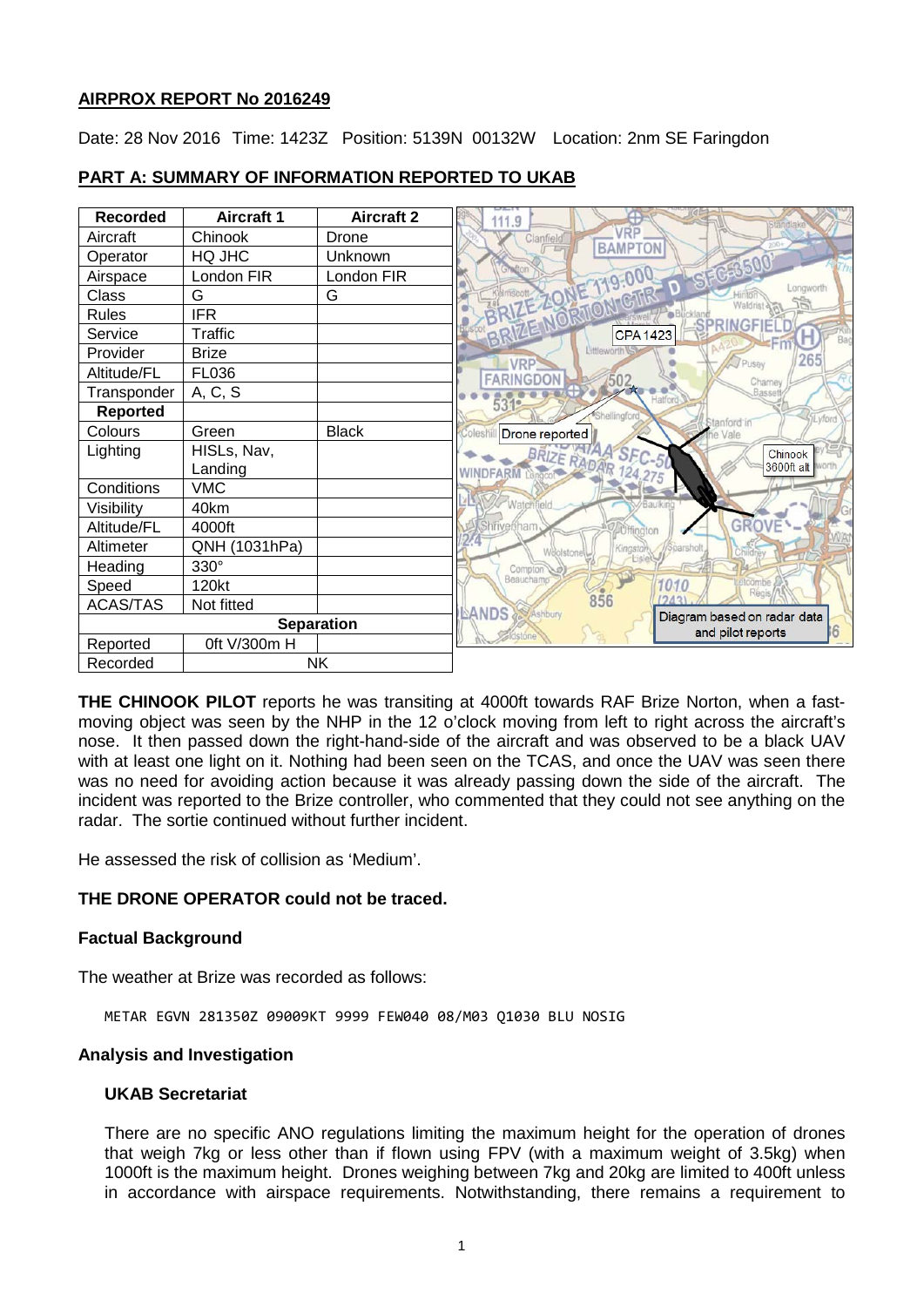maintain direct, unaided visual contact with the aircraft sufficient to monitor its flight path in relation to other aircraft, persons, vehicles, vessels and structures for the purpose of avoiding collisions. CAP 722 gives guidance that, within the UK, visual line of sight (VLOS) operations are normally accepted to mean a maximum distance of 500m [1640ft] horizontally and 400ft [122m] vertically from the Remote Pilot.

All drone operators are also required to observe ANO 2016 Article 94(2) which requires that the person in charge of a small unmanned aircraft may only fly the aircraft if reasonably satisfied that the flight can safely be made, and the ANO 2016 Article 241 requirement not to recklessly or negligently cause or permit an aircraft to endanger any person or property. Allowing that the term 'endanger' might be open to interpretation, drones of any size that are operated in close proximity to airfield approach, pattern of traffic or departure lanes, or above 1000ft agl (i.e. beyond VLOS (visual line of sight) and FPV (first-person-view) heights), can be considered to have endangered any aircraft that come into proximity. In such circumstances, or if other specific regulations have not been complied with as appropriate above, the drone operator will be judged to have caused the Airprox by having flown their drone into conflict with the aircraft.

A CAA web site<sup>[1](#page-1-0)</sup> provides information and guidance associated with the operation of Unmanned Aircraft Systems (UASs) and Unmanned Aerial Vehicles (UAVs).

Additionally, the CAA has published a UAV Safety Notice<sup>[2](#page-1-1)</sup> which states the responsibilities for flying unmanned aircraft. This includes:

'You are responsible for avoiding collisions with other people or objects - including aircraft. Do not fly your unmanned aircraft in any way that could endanger people or property. It is illegal to fly your unmanned aircraft over a congested area (streets, towns and cities). …, stay well clear of airports and airfields'.

## **Comments**

### **JHC**

This is another surprising Drone Airprox, specifically due to the operating altitudes. It would appear that the drone operator is unaware of the regulations published in the ANO pertaining to use of his UAV- specifically the max altitude allowed. This yet again demonstrates a complete lack of awareness or regard to legitimate air users, namely the extremely large helicopter. Given its proximity it raises the additional question as to whether the UAV operator was in line-of-sight of the drone at all times and whether they were in complete control of it. In sum this is sadly a further example of manned and unmanned aircraft coming into close proximity where you would not expect such an event to occur, caused by the ignoring of the ANO.

### **Summary**

An Airprox was reported when a Chinook and a drone flew into proximity at 1423 on Monday 28<sup>th</sup> November 2016. The Chinook pilot was operating under IFR in VMC, and in receipt of a Traffic Service from Brize. The Drone operator could not be traced.

# **PART B: SUMMARY OF THE BOARD'S DISCUSSIONS**

Information available consisted of reports from the Chinook pilot and radar photographs/video recordings.

Members noted that the drone was operating at 4000ft and therefore beyond practical VLOS conditions. Therefore, in assessing the cause, the Board agreed that the drone had been flown into conflict with the Chinook. Turning to the risk, although the incident did not show on the NATS radars,

l

<span id="page-1-0"></span><sup>1</sup> www.caa.co.uk/uas

<span id="page-1-1"></span><sup>2</sup> CAP 1202